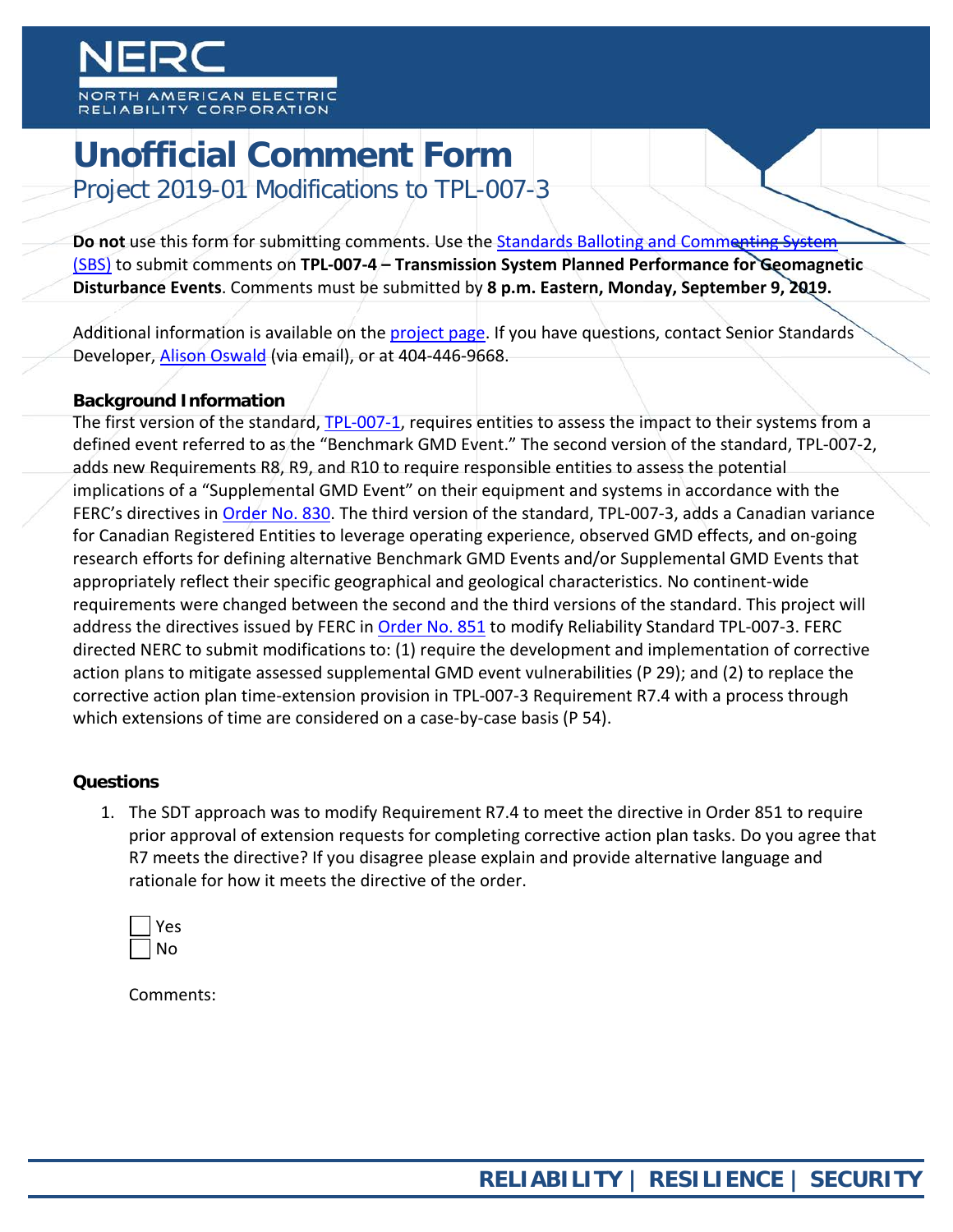2. The SDT approach was to add Requirement R11 to meet the directive in Order No. 851 to "require corrective action plans for assessed supplemental GMD event vulnerabilities." R7 and R11 are the same language applied to the benchmark and supplemental events respectively. Do you agree that R11 meets the directive? If you disagree please explain and provide alternative language and rationale for how it meets the directive of the order.



### Comments:

While some aspects of R11 may indeed meet the directives as *literally* stated in Order No. 851, we do not believe it is a prudent way to meet the *spirit* of those directives. We believe R11 is unnecessarily duplicative of the obligations already required for the benchmark event, and disagree with its inclusion. In addition, the obligation to "specify implementation" of mitigation may not be consistently interpreted among entities, and as a result, may not meet the directives for reasons we will provide in this response.

It is our view that the original purpose of the supplemental event was to investigate the impact of local enhancement of the generated electric field from a GMD event on the transmission grid. This requires industry to take an approach in which the GICs are calculated with the higher, enhanced electric field magnitude of 12 V/km (adjusted for location and ground properties) applied to some smaller defined area while outside of this area the benchmark electric field magnitude of 8 V/km (also adjusted for location and ground properties) is applied. This smaller area is then systematically moved across the system and the calculations are repeated. This is necessary as the phenomenon could occur anywhere on the system. Using this Version 2 methodology, every part of the system is ultimately evaluated with the higher electric field magnitude.

In our view, the supplemental event represents a more extreme scenario. Referring to Attachment 1 of the proposed standard, the section titled '**Applying the Localized Peak Geoelectric Field in the Supplemental GMD Event**' provides examples of applying the localized peak geoelectric field over the planning area. The first example presented is applying the peak geoelectric field (12 V/km scaled to planning area) over the entire planning area. This example is a more severe condition than the benchmark event, and should alleviate the need to study the benchmark event if used. In addition, modeling tools for conducting GMD vulnerability studies for the supplemental event using the moving box method have not yet been developed. As such, adding a corrective action plan requirement to the supplemental event obviates the need for studying the benchmark event. Rather than pursuing a Corrective Action Plan for the existing Supplemental GMD Vulnerability Assessment, we believe the SDT should instead pursue only one single GMD Vulnerability Assessment using a reference peak geoelectric field amplitude not determined solely by non-spatially averaged data. This would be preferable to requiring two GMD Vulnerability Assessments, both having Corrective Action Plans and each having their own unique reference peak geoelectric field amplitude. When the Supplemental GMD Vulnerability Assessment was originally developed and proposed, there was no CAP envisioned for it. Because of this, one could argue the merits of having two unique assessments, as each were different not only in reference peak amplitude, but in obligations as well. What has now been proposed in this revision however,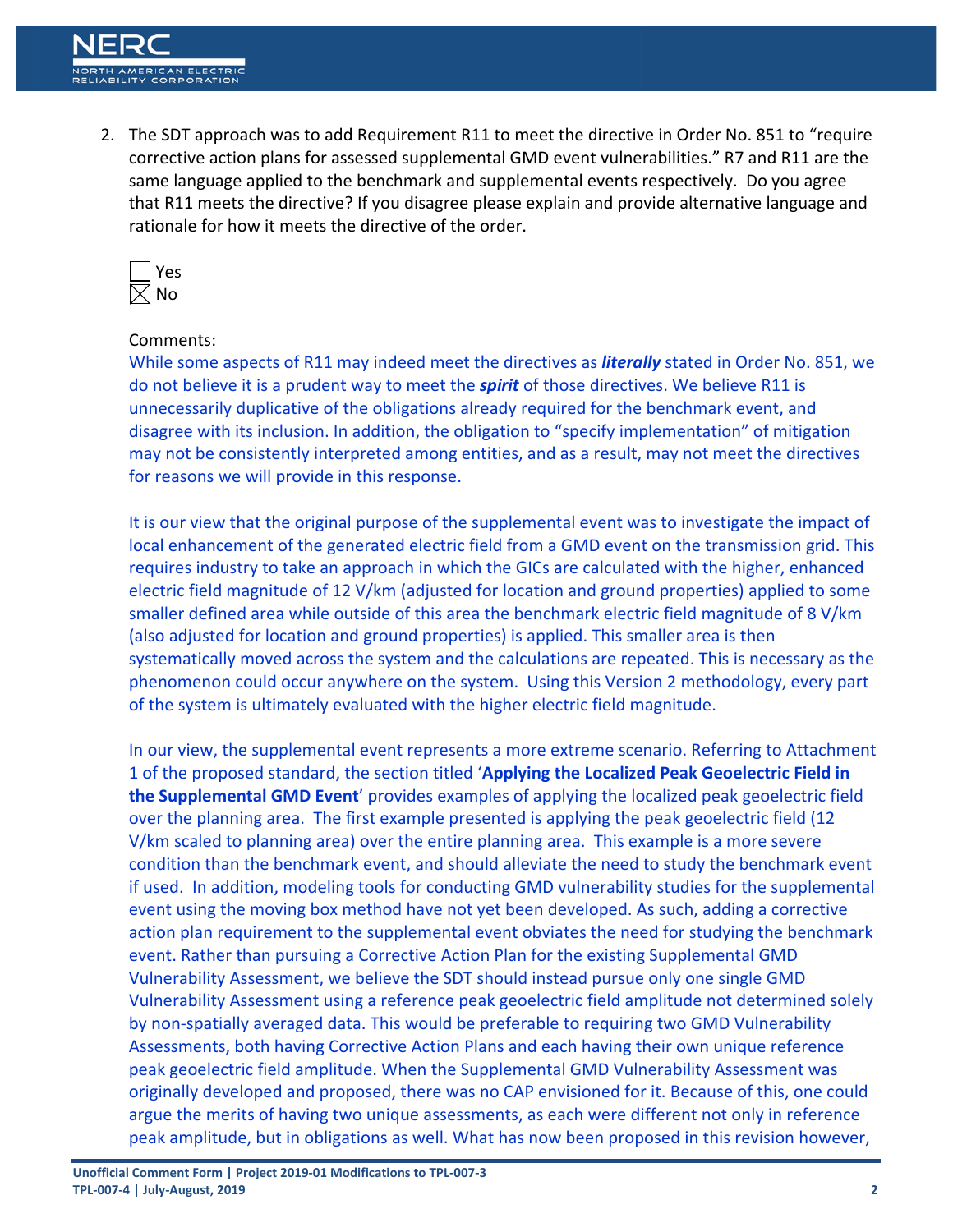is essentially having two GMD Vulnerability Assessments requiring Corrective Action Plans but with different reference peak geoelectric field amplitudes (one presumably higher than the other). It would be unnecessarily burdensome, as well as illogical, to have essentially the same obligations for both a baseline and supplemental vulnerability assessment. In addition to its duplicative nature, it is possible that the results from a benchmark study may even differ or conflict with the results from a given supplemental study.

While the NOPR directs the standard to be revised to incorporate the "development and completion of corrective action plans to mitigate assessed supplemental GMD event vulnerabilities", we find rather that R11 requires the entity "specify implementation" of mitigation. This could be interpreted by some as simply specifying what actions are to be taken but without explicit bounds or expectations on when the final execution of that implementation (i.e. "completion") would take place.

Once again, we believe a more prudent path for meeting the directive would be for the SDT to work with industry and determine an agreeable reference peak geoelectric field amplitude for a single GMD Vulnerability Assessment (benchmark), one not determined solely by non-spatially averaged data, and that potentially requires a Corrective Action Plan. This would serve to both achieve the spirit of the directive, as well as avoid unnecessary duplication of efforts that provide no added benefit to the reliability of the BES.

3. Do you agree that the Canadian variance is written in a way that accommodates the regulatory processes in Canada? If you disagree please explain and provide alternative language and rationale for how it meets the directive of the order while accommodating Canadian regulatory processes.

| c |
|---|
|   |

Comments:

4. Do you agree that the standard language changes in Requirement R7, R8, and R11 proposed by the SDT adequately address the directives in FERC Order No. 851? If you disagree please explain and provide alternative language and rationale for how it meets the directive of the order.

| ς<br>۴ |
|--------|
| n<br>Λ |

Comments:

5. Do you have any comments on the modified VRF/VSL for Requirements R7, R8, and R11?

| c       |
|---------|
| J.<br>ר |

Comments: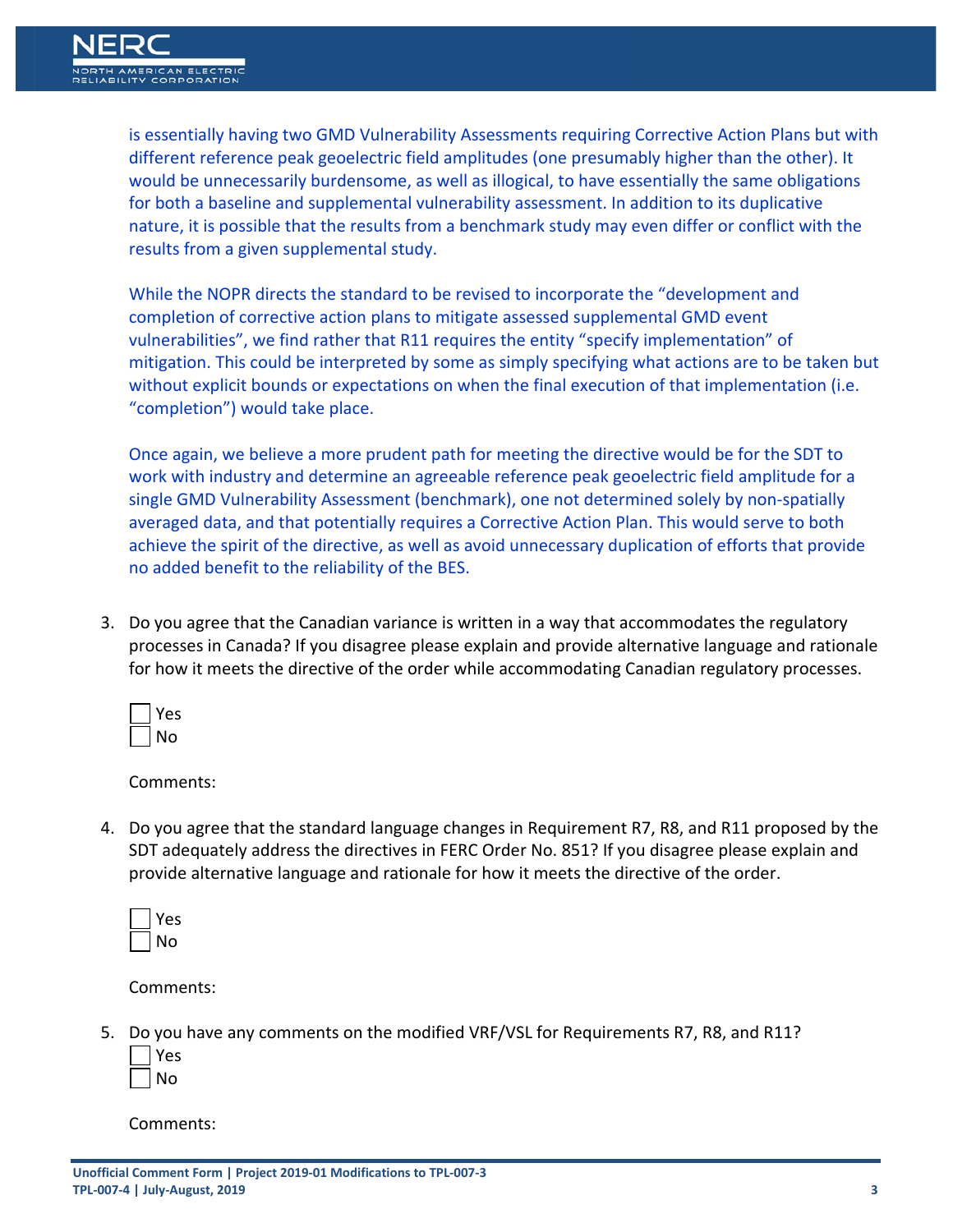6. Do you agree with the proposed Implementation Plan? If you think an alternate, shorter or longer implementation time period is needed, please propose an alternate implementation plan and time period, and provide a detailed explanation of actions planned to meet the implementation deadline.

| ς<br>и<br>═ |
|-------------|
| 4<br>٦      |

Comments:

7. The SDT proposes that the modifications in TPL-007-4 meet the FERC directives in a cost effective manner. Do you agree? If you do not agree, or if you agree but have suggestions for improvement to enable more cost effective approaches, please provide your recommendation and, if appropriate, technical or procedural justification.



# Comments:

TPL-007-4, in contrast to the majority of standards established by NERC, GMD Vulnerability Assessments are not representative of an existing utility practice. This is highlighted by the fact that there is a deficit of modeling tools available that would enable an entity to comply with the requirements specified herein. The burden of expenses relative to CAPs has yet to be established because there are very few examples of vulnerability assessments that have been completed for either the benchmark or the supplemental GMD events. In essence, the science to prudently study and assess system vulnerabilities related to a High Impact, Low Frequency (HILF) event on the system is not conclusive and still subjective. In short, the obligations have come before the development of proven modeling tools and mitigation techniques. Once again, AEP believes that R11 is unnecessarily duplicative of the obligations already required for the benchmark event, and as such, we do not believe it to be cost effective. Those resources would be better served for efforts having a discernable, positive impact on the reliability of the BES. Rather than pursuing this course, we believe a more prudent path, as well as a more cost effective path, would be as we propose in our response to Q1.

8. Provide any additional comments for the standard drafting team to consider, if desired.

### Comments:

As previously stated, many of the obligations within TPL-007, both existing and proposed, precede industries' full understanding of GMD and its true, discernable impacts. This proves challenging when attempting to develop standards to adequately address the perceived risks.

We support, and are appreciative of, the efforts of the standards drafting team and their desire to address the directives issued in Order No. 851, however we believe the spirit of those directives